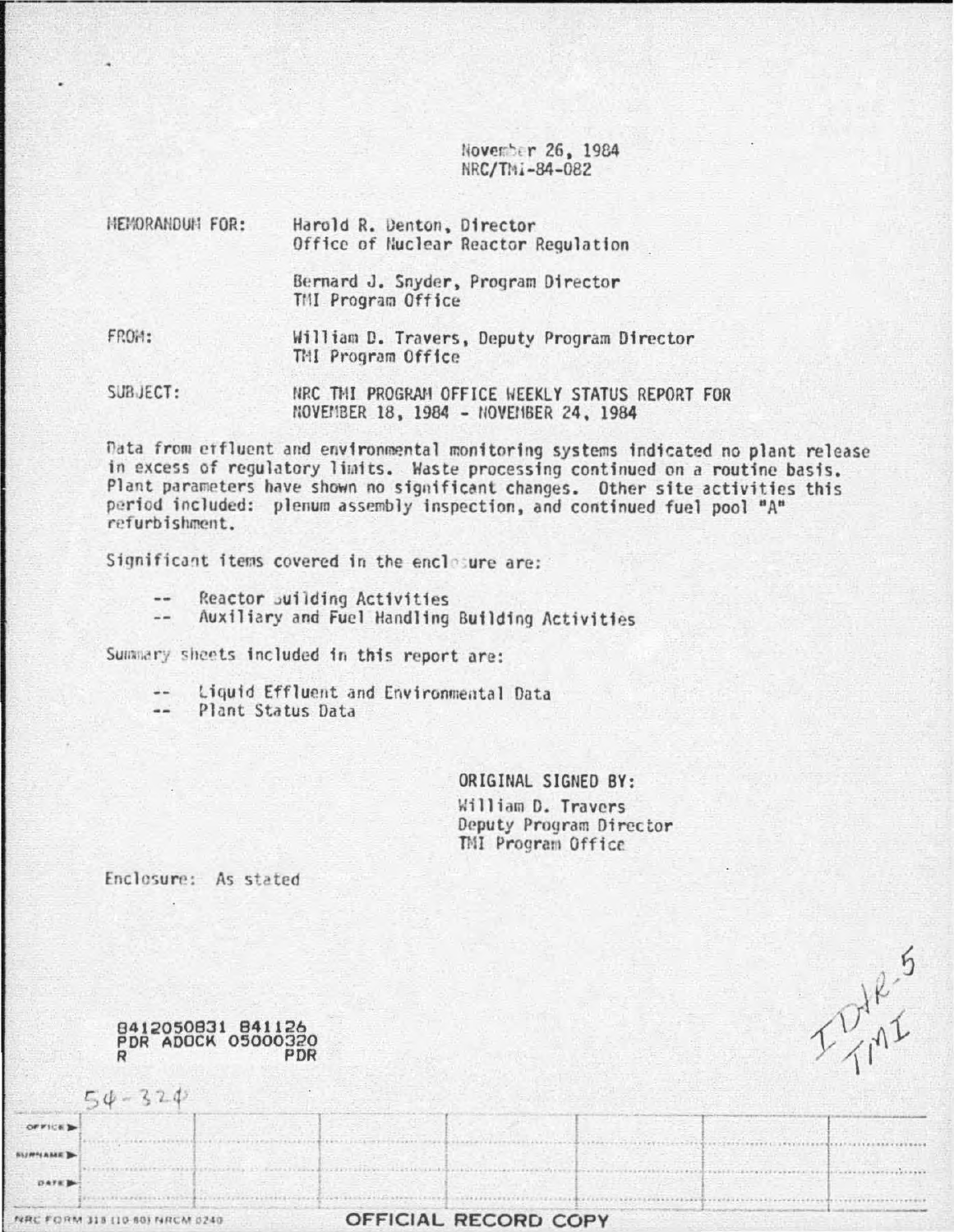INTERNAL DISTRIBUTION ED<sub>0</sub> OGC Office Directors Commissioner's Technical Assistants NRR Division Directors NRR A/D's Regional Administrators IE Division Directors **TAS** EIS TMI Program Office Staff (10) PHS EPA DOE **RI Division Directors** Public Affairs, RI State Liaison, RI THIPO HQ r/f THI SITE r/f CENTRAL FILE HRC PDR LOCAL PDR TMI-2 Project Section File

 $\frac{1}{\rho}$ 

| OFFICED TMIPO DU TMIPO 2 TMIPO |        | <b>TMIPO</b>                |  |  |
|--------------------------------|--------|-----------------------------|--|--|
|                                |        |                             |  |  |
| DATED 11/2684 11/26/84         | 114268 | 11/11/84                    |  |  |
| NRC FORM 318 (10 80) NRCM 0240 |        | <b>OFFICIAL RECORD COPY</b> |  |  |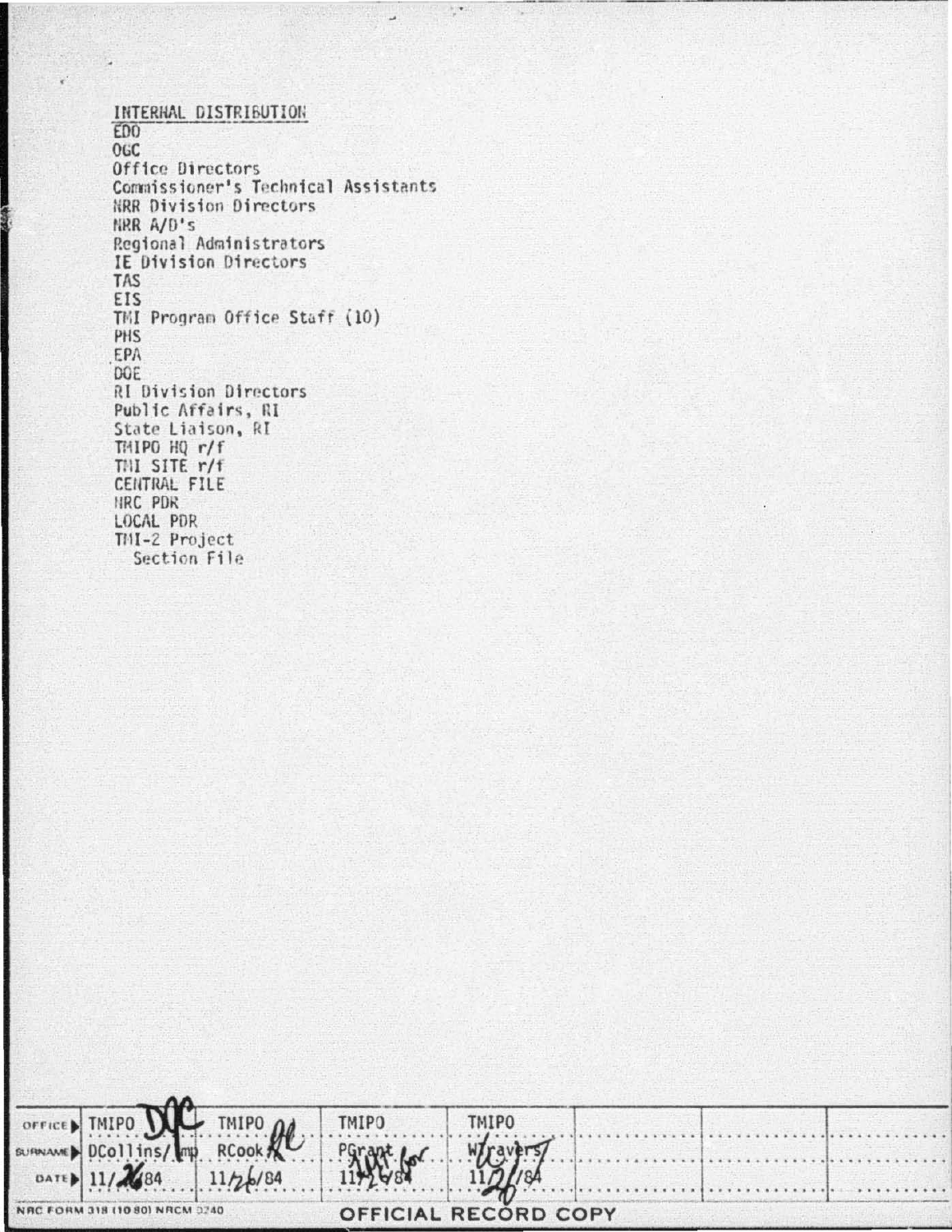## **ENCLOSURE**

## REACTOR BUILDING ACTIVITIES:

The installation of four jacks to initiate the lift of the plenum assembly is scheduled to commence on December 3, 1984. It is anticipated that the four jacks, rated at 50 tons each, will be capable of raising the plenum free from the core support assembly with minimal binding from potential plenum distortion. The jacks are designed to perform a level lift of the plenum to a height of nine inches. The polar crane will be used to complete the lift and to transfer the plenum to storage in the deep end of the refueling canal.

Four reactor building entries are scheduled during the last week in November. Most of the scheduled work involves plenum jacking preparations and general housekeeping.

## AUXILIARY AND FUEL HANDLING BUILDING ACTIVITIES:

Decontamination efforts in the "A" fuel pool are concentrated on removal of<br>contamination from the fuel pool walls. The makeup and purification demineralizer elution process was restarted on November 21, 1984.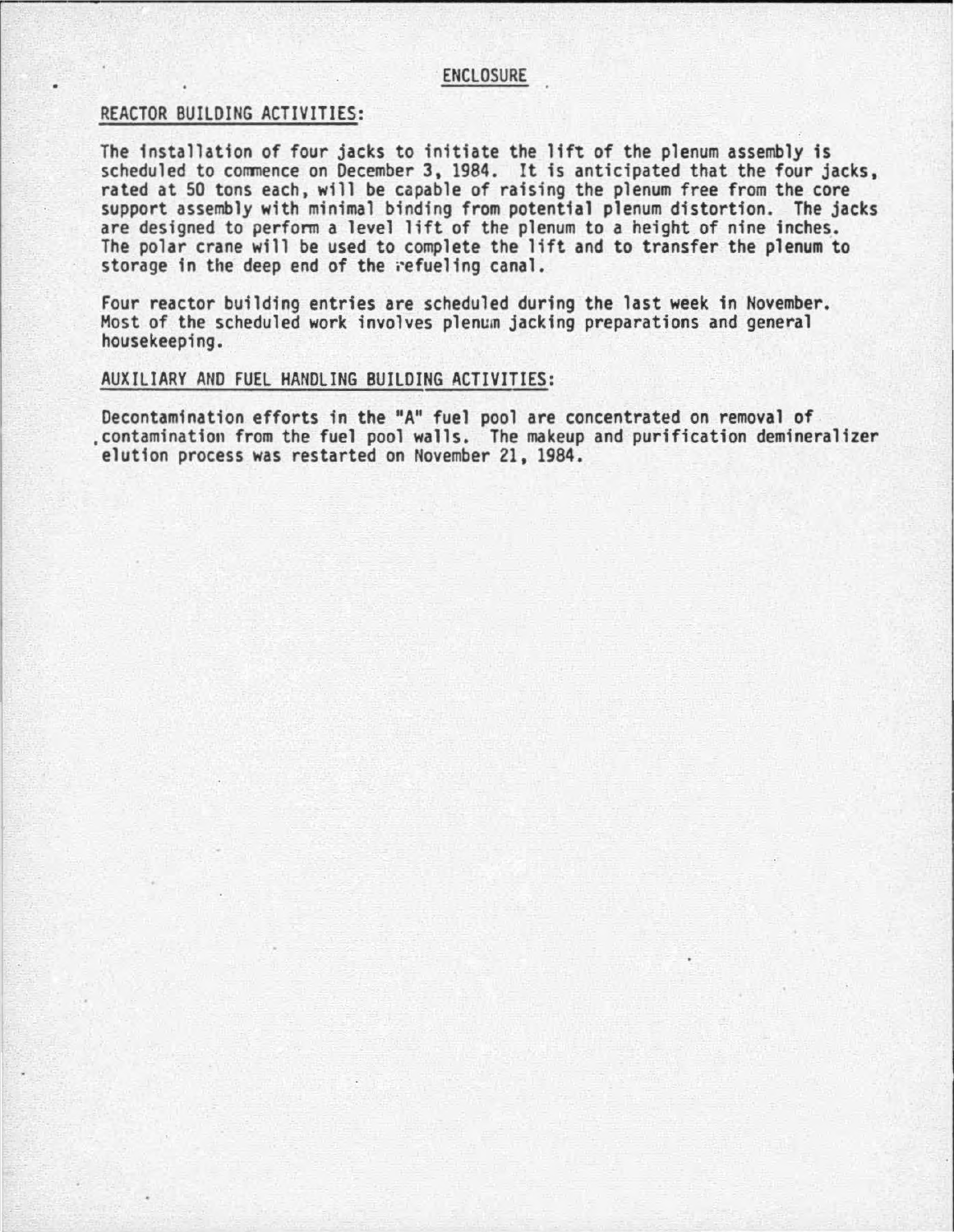# APPENDIX 1

#### LIQUID EFFLUENT AND ENVIRONMENTAL DATA

## GPU Nuclear

Based on sampling and monitoring, liquid effluents from the TMI site released to the Susquehanna River were determined to be within regulatory limits and in accordance with NRC requirements and the City of Lancaster Agreement.

During the period November 16, 1984 through November 22, 1984, liquid effluents contained no detectable radioactivity at the discharge point. Individual effluent sources originating within Unit 2 contained minute amounts of radioactivity. Calculations indicate that less than 6.7 E-7 (0.00000067) of a curie of Cs-137 and less than 2.1 E-6 (0.0000021) of a curie of gross beta activity were discharged.

#### Environmental Protection Agency

Lancaster Water Samples: 7 samples

..

| Period Covered:    | November 4 - November 10, 1984                        |
|--------------------|-------------------------------------------------------|
| Results:           | Gamma Scan Negative for reactor related radioactivity |
| TMI Water Samples: | 7 samples                                             |
| Period Covered:    | November 3 - November 10, 1984                        |
| Results:           | Gamma Scan Negative for reactor related radioactivity |

### NRC Environmental Data

The NRC operated continuous air sampler at the TMI site was not changed this week. The next report will cover a two week period.